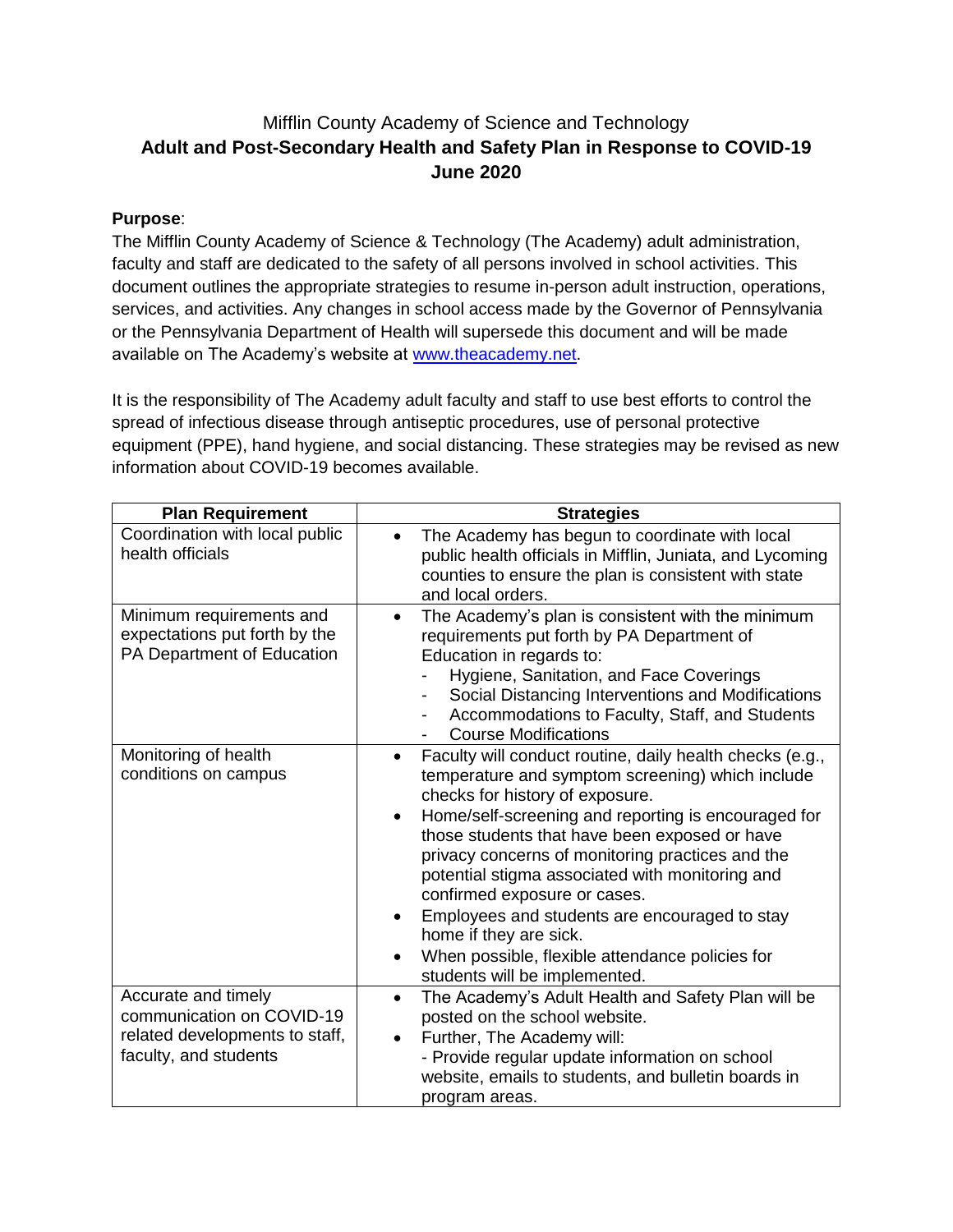|                                                                                                                                                       | - Encourage students and families to practice and<br>reinforce good prevention habits at home.<br>- Remind students to stay at home if sick with any<br>illness.<br>- Prepare adult students for remote learning, when<br>possible and permitted, if school is temporarily<br>dismissed.<br>- Discourage students and families from gathering in<br>other public places while school is dismissed to help<br>slow the spread of COVID-19 in the community.                                                                                                                                                                                                                                                                                                                                                                                                                                                                                                                                                                                                                                                                                                                                                                                                                                                                                                                                                                       |
|-------------------------------------------------------------------------------------------------------------------------------------------------------|----------------------------------------------------------------------------------------------------------------------------------------------------------------------------------------------------------------------------------------------------------------------------------------------------------------------------------------------------------------------------------------------------------------------------------------------------------------------------------------------------------------------------------------------------------------------------------------------------------------------------------------------------------------------------------------------------------------------------------------------------------------------------------------------------------------------------------------------------------------------------------------------------------------------------------------------------------------------------------------------------------------------------------------------------------------------------------------------------------------------------------------------------------------------------------------------------------------------------------------------------------------------------------------------------------------------------------------------------------------------------------------------------------------------------------|
| Strategy for quarantine and<br>isolation in the event<br>transmission occurs on<br>campus or the county is<br>designated as being in the<br>red phase | If any person is symptomatic he/she will be sent<br>$\bullet$<br>home and the following criteria must be followed<br>before they will be allowed to return to The Academy.<br>At least three days (72 hours) have passed since<br>recovery defined as resolution of fever without the<br>use of fever-reducing medications and<br>improvement in respiratory symptoms (e.g. cough,<br>shortness of breath) and<br>At least 7 days have passed since symptoms first<br>$\overline{\phantom{a}}$<br>appeared.<br>If the individual has tested positive for COVID-19,<br>negative results of an FDA Emergency Use<br>Authorized molecular assay for COVID-19, must<br>be obtained.<br>These guidelines are based on the Center for<br>Disease Control return to work criteria for health<br>care professionals with confirmed or suspected<br>COVID-19.<br>The Academy will close off areas used by a sick<br>$\bullet$<br>person for twenty-four hours and will not use before<br>cleaning and disinfection.<br>Notify appropriate individuals in the event of exposure<br>$\bullet$<br>or confirmed case, while maintaining confidentiality.<br>Program faculty will maintain a communication<br>system for students for self-reporting of symptoms<br>and notification of exposures and closures.<br>The Academy will continue to refer to most recent<br>DOH Guidance on Home Isolation or Quarantine and<br>Returning to Work. |
| Plan and adequate supplies                                                                                                                            | <b>Hygiene and Sanitation Protocols</b>                                                                                                                                                                                                                                                                                                                                                                                                                                                                                                                                                                                                                                                                                                                                                                                                                                                                                                                                                                                                                                                                                                                                                                                                                                                                                                                                                                                          |
| to reinforce practices related<br>to hygiene, sanitation, and<br>face coverings on campus                                                             | The Academy will provide students with hygiene<br>information and clearly post information in program<br>areas.<br>Signs are placed in key areas and reminders in<br>restroom facilities to encourage handwashing.<br>Appropriate hand sanitizer, hand wipes, or hand soap<br>$\bullet$<br>will be supplied for students, staff, and visitors.<br>Custodial staff will conduct regular cleaning and<br>$\bullet$<br>disinfecting of surfaces and objects that are frequently<br>touched. This includes cleaning objects or surfaces                                                                                                                                                                                                                                                                                                                                                                                                                                                                                                                                                                                                                                                                                                                                                                                                                                                                                              |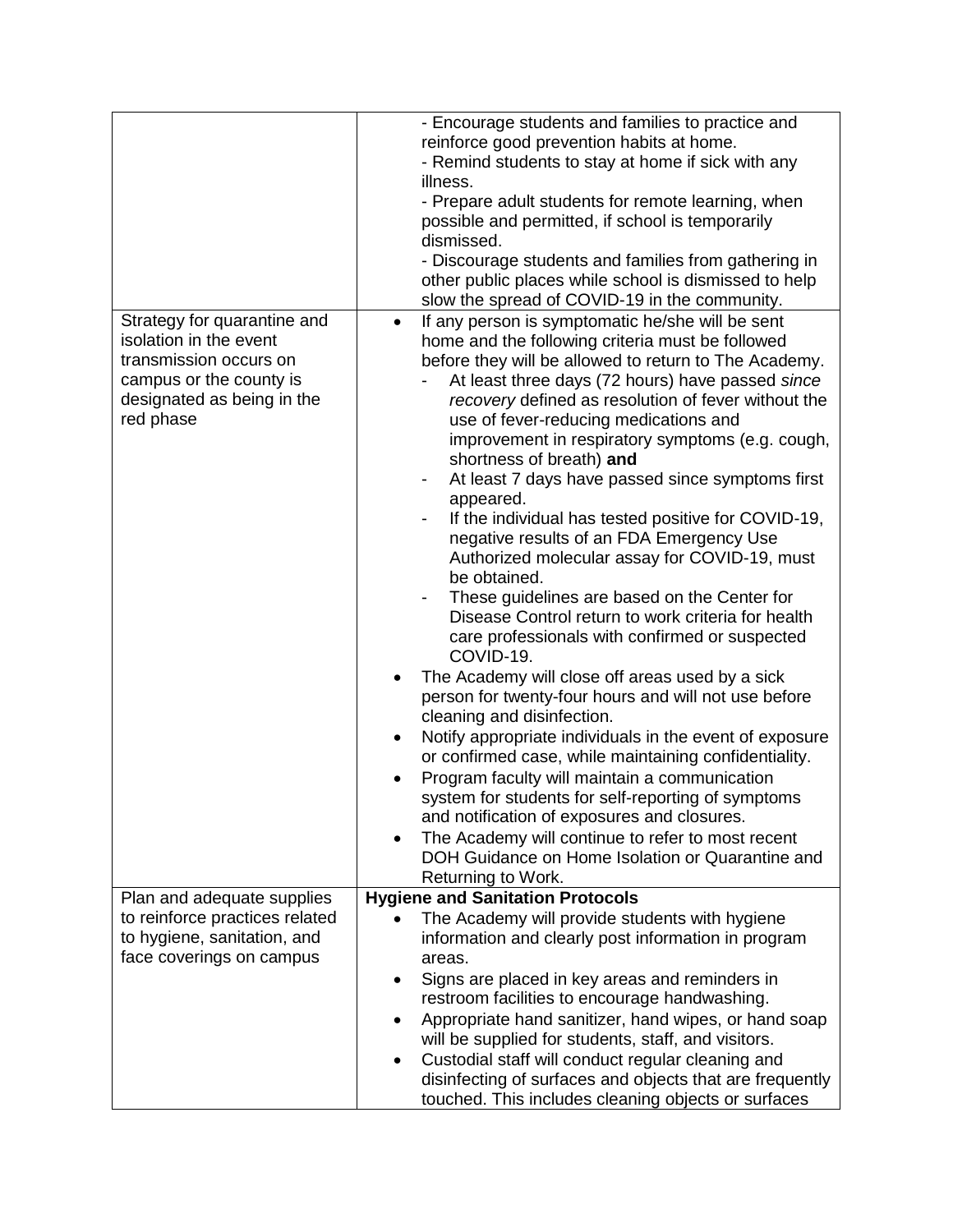|                                                                                                                                                                                   | not ordinarily cleaned regularly (e.g., doorknobs, light<br>switches, classroom sink handles, countertops, etc.).<br>Disinfectant supplies meet EPA's criteria for use<br>against SARS-CoV-2 (COVID-19).<br><b>Face Coverings and Personal Protective Equipment</b><br>(PPE)<br>Face coverings will be worn by all students, faculty,<br>and staff in all classrooms, public shared spaces on<br>campus, or in areas where social distancing cannot<br>be observed.<br>Students are required to provide their own face<br>$\bullet$<br>coverings but The Academy will make their best effort<br>to ensure an adequate supply of face coverings are<br>available.<br>Individuals unable to wear face coverings due to a<br>$\bullet$<br>health condition or disability will be encouraged to be<br>extra cautious about maintaining proper social<br>distance and observing all other hygiene protocols.<br>The Academy will communicate face covering and<br>hygiene practices to individuals on campus through<br>emails, in-person, and on program area bulletin<br>boards. |
|-----------------------------------------------------------------------------------------------------------------------------------------------------------------------------------|-------------------------------------------------------------------------------------------------------------------------------------------------------------------------------------------------------------------------------------------------------------------------------------------------------------------------------------------------------------------------------------------------------------------------------------------------------------------------------------------------------------------------------------------------------------------------------------------------------------------------------------------------------------------------------------------------------------------------------------------------------------------------------------------------------------------------------------------------------------------------------------------------------------------------------------------------------------------------------------------------------------------------------------------------------------------------------|
| Implementation of necessary<br>social distancing interventions<br>needs to safely resume in-<br>person instruction and other<br>related operations on campus                      | <b>Social Distancing</b><br>Students, faculty, and staff will maintain a safe social<br>distance of at least 6 feet apart when feasible. This<br>includes offices, classrooms, laboratories, hallways,<br>restrooms, common areas, and outdoor spaces.<br>Appointments for registration, financial aid, payments,<br>$\bullet$<br>entrance testing, etc. will be scheduled to maintain<br>social distancing.<br>Alternative methods of contact such as email, chat,<br>and telephone calls will be encouraged for current<br>and prospective students.<br><b>Control Entrance and Exits to Buildings</b><br>• The Academy will designate an Adult Education<br>entrance point without prohibiting access for students<br>and staff with disabilities.                                                                                                                                                                                                                                                                                                                         |
| Necessary modifications to<br>facilities to help create an<br>environment conducive to<br>healthy, safe, and inclusive<br>learning                                                | <b>Limit Number of Students in the Classroom</b><br>Class sizes will be limited to less than 25 students to<br>accommodate appropriate social distancing of 6 feet<br>between individuals when feasible<br>Classes over 10 will be held in a larger classroom.<br>٠<br>When feasible, instructors may conduct classes<br>$\bullet$<br>outside.                                                                                                                                                                                                                                                                                                                                                                                                                                                                                                                                                                                                                                                                                                                                |
| Review and adjustments to<br>attendance requirements,<br>absentee policies, and non-<br>essential travel for students,<br>individuals at high risk for<br>COVID-19, and personnel | When possible and if permitted by accrediting bodies,<br>$\bullet$<br>The Academy will provide students with alternate<br>work and/or adjustments to attendance requirements.<br>If alternate work and/or attendance adjustments are<br>not permitted, The Academy will consider allowing the                                                                                                                                                                                                                                                                                                                                                                                                                                                                                                                                                                                                                                                                                                                                                                                 |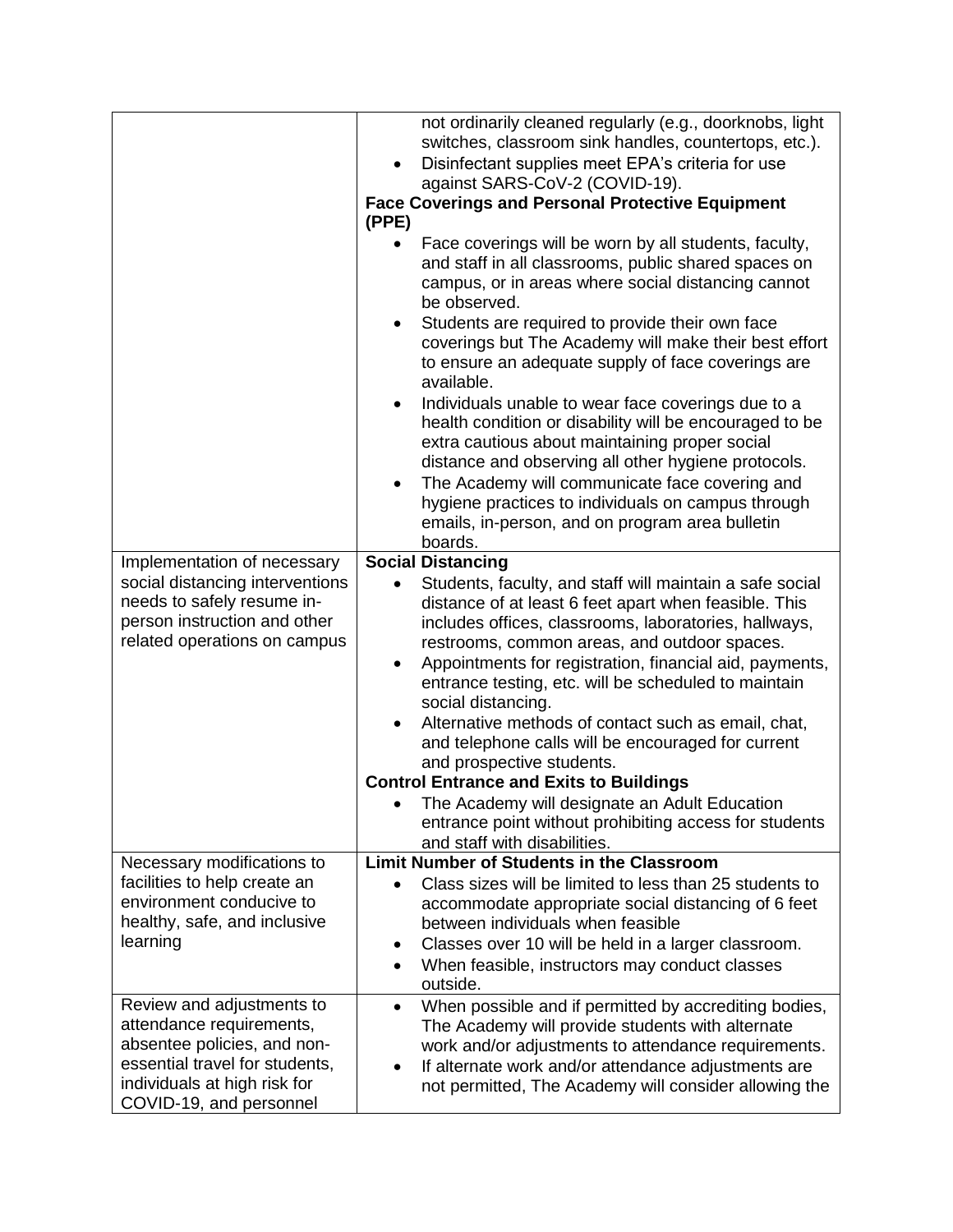|                                                                                                                                                                    | student to return at a later date to complete the<br>coursework, if possible.                                                                                                                                                                                                                                                                                                                                                                                                                                                                                                                                                                                                                                                    |
|--------------------------------------------------------------------------------------------------------------------------------------------------------------------|----------------------------------------------------------------------------------------------------------------------------------------------------------------------------------------------------------------------------------------------------------------------------------------------------------------------------------------------------------------------------------------------------------------------------------------------------------------------------------------------------------------------------------------------------------------------------------------------------------------------------------------------------------------------------------------------------------------------------------|
| Modification of course<br>modalities, schedules, and<br>academic calendars to adapt<br>to the changing transmission<br>levels and community spread<br>of the virus | Adult education classes and labs will be modified, as<br>$\bullet$<br>possible and permitted, to maintain mandatory ratios<br>and appropriate social distancing.<br>• On-the-road Commercial Drivers License (CDL)<br>students will be scheduled drive time to maintain a<br>one-to-one ratio in the truck.<br>Social distancing must be maintained during lunch<br>$\bullet$<br>and break times in all areas. Masks can be removed<br>for eating.<br>• Breaks can be taken by going through exit/entrance<br>procedure of removing/putting on disposable PPE<br>and go outside (using social distancing).<br>When returning from break or lunch, all persons<br>$\bullet$<br>should wipe down their phone if used during break. |

*O.C. Adopted June 11, 2020*

### **Updates**

1.

### **References/Additional Information**

### **Preliminary Guidance for Phased Reopening of Schools**

[\(https://www.education.pa.gov/Schools/safeschools/emergencyplanning/COVID-]((https:/www.education.pa.gov/Schools/safeschools/emergencyplanning/COVID-19/SchoolReopeningGuidance/Pages/default.aspx)[19/SchoolReopeningGuidance/Pages/default.aspx\)]((https:/www.education.pa.gov/Schools/safeschools/emergencyplanning/COVID-19/SchoolReopeningGuidance/Pages/default.aspx) from PDE (June 3, 2020)

# **Nursing Education Program Guidance**:

[\(https://www.dos.pa.gov/ProfessionalLicensing/BoardsCommissions/Nursing/Documents/Board](https://www.dos.pa.gov/ProfessionalLicensing/BoardsCommissions/Nursing/Documents/Board%20Documents/Nursing-Education-Program-Guidance-from-PDE.pdf) [%20Documents/Nursing-Education-Program-Guidance-from-PDE.pdf\)](https://www.dos.pa.gov/ProfessionalLicensing/BoardsCommissions/Nursing/Documents/Board%20Documents/Nursing-Education-Program-Guidance-from-PDE.pdf) from PDE (May 13, 2020).

### **PA Governor's Office**

Guidance for Businesses Permitted to Operate During the COVID-19 Disaster Emergency to Ensure the Safety and Health of Employees and the Public and the health and safety guidelines detailed in the Governor's phased-in reopening plan. [https://www.governor.pa.gov/wp](https://www.governor.pa.gov/wp-content/uploads/2020/05/20200504-COVID-19-Business-Guidance.pdf)[content/uploads/2020/05/20200504-COVID-19-Business-Guidance.pdf](https://www.governor.pa.gov/wp-content/uploads/2020/05/20200504-COVID-19-Business-Guidance.pdf)

### **How to Discontinue Home Isolation**

<https://www.cdc.gov/coronavirus/2019-ncov/if-you-are-sick/steps-when-sick.html>

### **Hand washing**

Fight Germs. Wash Your Hands Demonstration<https://www.cdc.gov/handwashing/videos.html> Covid-19 Handwashing PSA (CDC) https://www.youtube.com/watch?v=7n4NBkxg2RQ

2020 Guidance on Preparing Workplaces for COVID-19 <https://www.osha.gov/Publications/OSHA3990.pdf>